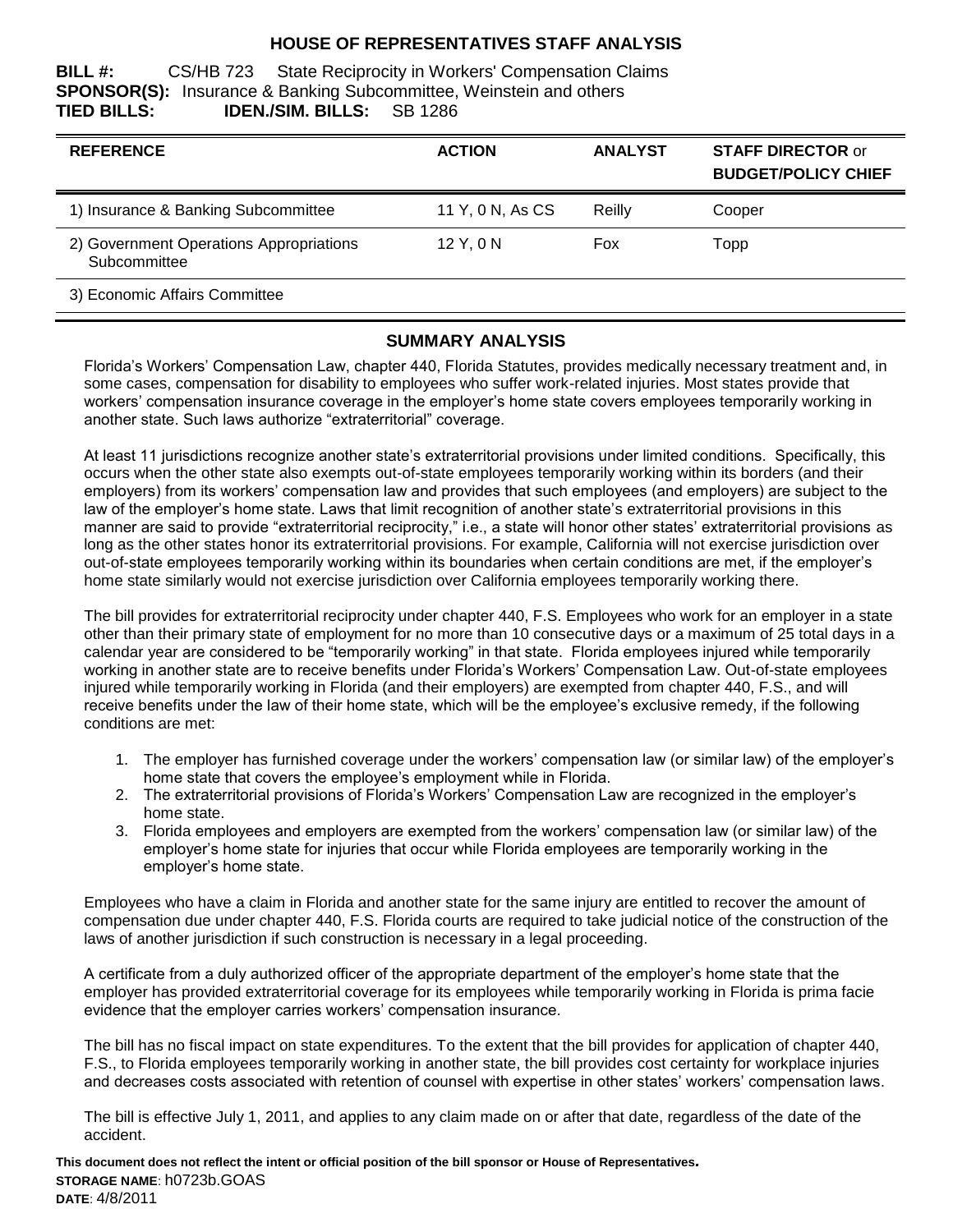## **FULL ANALYSIS**

## **I. SUBSTANTIVE ANALYSIS**

## **A.** EFFECT OF PROPOSED CHANGES:

#### **Workers' Compensation Law**

Chapter 440, F.S., is Florida's Workers' Compensation Law. Workers' compensation provides medical benefits and, in some cases,<sup>1</sup> compensation for disability for workplace injuries that arise out of work performed by an employee in the course and scope of employment.<sup>2</sup> Each state's workers' compensation system is unique, providing different eligibility requirements and levels of benefits (medical and monetary).

Florida employees injured while temporarily working in another state may claim benefits under chapter 440, F.S., or the law of the state in which they are injured. If benefits are claimed from another state, the "total compensation"<sup>3</sup> an employee may receive is limited to that available under Florida's Workers' Compensation Law. Employees from another state injured while temporarily working in Florida may claim benefits under Florida law or under their primary state of employment. However, no definition is provided in chapter 440, F.S., for "temporarily working" in a state.

In 2003, Florida enacted workers' compensation reform legislation.<sup>4</sup> Among other changes, it was established that employers with employees engaged in the construction industry in Florida are required to obtain Florida-specific coverage (a Florida policy or endorsement that uses Florida class codes and rates).<sup>5</sup> At that time of the reform, Florida rates were consistently the highest or second highest in the country.<sup>6</sup> The requirement was designed, in part, to level the playing field between out-of-state and in-state employers in bidding on construction industry projects in Florida. Since enactment of reform legislation, overall workers' compensation rates in Florida have decreased a cumulative 61.9 percent.<sup>7</sup>

#### **In-State and Out-of-State "Lost-Time" Injuries Reported to the Florida Division of Workers' Compensation**

In Florida, a lost-time claim refers to workplace injuries that cause an employee to be out of work for more than 7 days and must be reported by the insurance company to the Florida Division of Workers' Compensation (the Division). From 2005 to 2010, the number of lost-time claims filed each year with the Division for injuries that occurred in another state ranged from a low of 666 (in 2006) to a high of 866 (in 2009). The Division also reports that the number of lost-time claims for employees who resided in another state decreased from 938 claims (in 2005) to 538 claims (in 2010).

Lost-time claims for injuries that occurred in Florida ranged from 68,838 (in 2005) to a low of 42,353 (in 2010). The number of lost-time claims for Florida residents also decreased from 76,136 (in 2005) to 46,041 (in 2010).

 $\overline{a}$ 

<sup>1</sup> Compensation for disability is provided when the workplace injury causes an employee to miss more than 7 days of work. *See* s. 440.12(1), F.S.  $2$  Section 440.09(1), F.S.

<sup>&</sup>lt;sup>3</sup> Section 440.09, F.S. Pursuant to s. 440.02(7), F.S., compensation is defined to mean monetary benefits.

<sup>4</sup> Chapter 2003-412, L.O.F.

 ${}^{5}$ Section 440.10(1)(g), F.S.

<sup>&</sup>lt;sup>6</sup> In 2000, Florida had the highest workers' compensation premiums in the country, and the second highest in 2002. See "Workers' Compensation Premium Rate Rankings for 2000, 2002," Oregon Department of Consumer and Business Services. Available at: [http://www.cbs.state.or.us](http://www.cbs.state.or.us/) (last accessed March 13, 2010).

<sup>&</sup>lt;sup>7</sup> "Florida Office of Insurance Regulation Releases Annual Workers' Compensation Report." Press release dated January 5, 2011. Available at: <http://www.floir.com/pressreleases/viewmediarelease.aspx?id=3777> (last accessed March 13, 2011).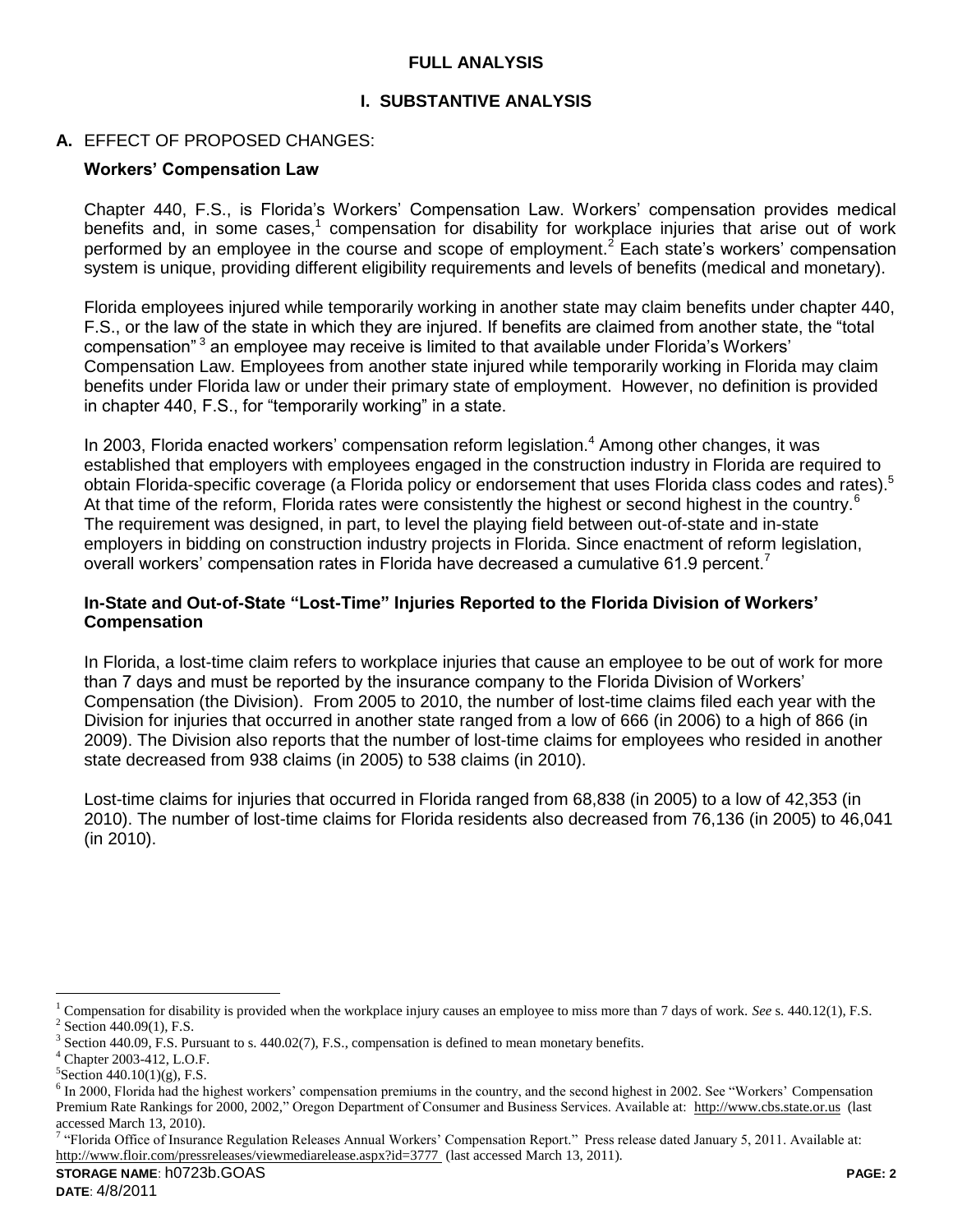# **Extraterritorial Coverage and Extraterritorial Reciprocity**

Most workers' compensation systems provide that coverage from an employer's home state extends to, and follows, employees who are temporarily working for their employer in another state. $8$  Such "extraterritorial" coverage is available to the extent that it is not inconsistent with the terms of the employer's insurance policy.

At least 11 jurisdictions recognize another state's extraterritorial provisions under limited conditions.<sup>9</sup> Specifically, this occurs when the other state similarly exempts out-of-state employees temporarily working within its borders (and their employers) from its workers' compensation law and provides that such employees (and employers) are subject to the law of the employer's home state. Laws that limit recognition of another state's extraterritorial provisions in this manner are said to provide "extraterritorial reciprocity," i.e., a state will honor the extraterritorial provisions of other states as long as the other states honor its extraterritorial provisions. For example, California will not exercise jurisdiction over out-of-state employees temporarily working within its boundaries (and their employers) when certain conditions are met, if the employer's home state similarly would not exercise jurisdiction over California employees temporarily working there.

## **Retroactive Application of Statutes**

The general rule in insurance is that the statute in effect at the time an insurance contract is executed governs the substantive issues arising in connection with that contract.<sup>10</sup> Thus, if the Legislature amends an insurance law, the amendment typically will not apply to an insurance contract entered into before the amendment. However, if the amendment is procedural, the court may apply it retroactively to an insurance contract entered into before the amendment.

If the Legislature clearly expresses an intent that a statute apply retroactively, the court then determines whether retroactive application is constitutionally permissible.<sup>11</sup> Courts make this determination by looking to the effect of a statute. Stated legislative intent that a statute apply retroactively is not necessarily dispositive as to the retroactive application.

Statutes that do not alter contractual or vested rights but relate only to remedies or procedure can be applied retroactively.<sup>12</sup> Procedural law concerns the means and methods to apply and enforce substantive duties and rights.<sup>13</sup>

Statutes affecting substantive rights, liabilities, and duties cannot apply retroactively.<sup>14</sup> Also, statutes impairing vested rights, creating new obligations, or imposing new penalties cannot apply retroactively.<sup>15</sup>

## **Effect of the Bill**

The bill creates s. 440.094, F.S., which provides for extraterritorial reciprocity under Florida's Workers' Compensation Law. Employees who work for an employer in a state other than their primary state of employment for no more than 10 consecutive days or a maximum of 25 total days in a calendar year are considered to be "temporarily working" in that state for purposes of this section. Florida employees injured while temporarily working in another state are to receive Florida's workers' compensation benefits. Out-of-

 $\overline{a}$ 

<sup>&</sup>lt;sup>8</sup> See "Extraterritorial Reciprocity Information for All 50 States," a regulatory survey by the Workers' Compensation Division of the Oregon Department of Consumer and Business Services. Available at: http://www.cbs.state.or.us/wcd/compliance/ecu/etsummary.html (last accessed March 13, 2011).

<sup>&</sup>lt;sup>9</sup> California, the District of Columbia, Maryland, Mississippi, Montana, Nevada, North Dakota, Ohio, Oregon, Rhode Island, and Utah.

<sup>&</sup>lt;sup>10</sup> Hassen v. State Farm Mutual Automobile Ins. Co., 674 So.2d 106, 107 (Fla. 1996).

<sup>&</sup>lt;sup>11</sup> Romine v. Florida Birth Related Neurological Injury Compensation Ass'n, 842 So.2d 148, 153 (Fla. 5<sup>th</sup> DCA 2003).

<sup>&</sup>lt;sup>12</sup> DaimlerChrysler Corp. v. Hurst, 949 So.2d 279 (Fla. 3<sup>rd</sup> DCA 2007).

<sup>13</sup> Romine 842 So.2d at 154 .

<sup>&</sup>lt;sup>14</sup> Menendez v. Progressive Express Ins. Co., 35 So.3d 873 (Fla. 2010).

**STORAGE NAME**: h0723b.GOAS **PAGE: 3** Romine 842 So.2d at 153.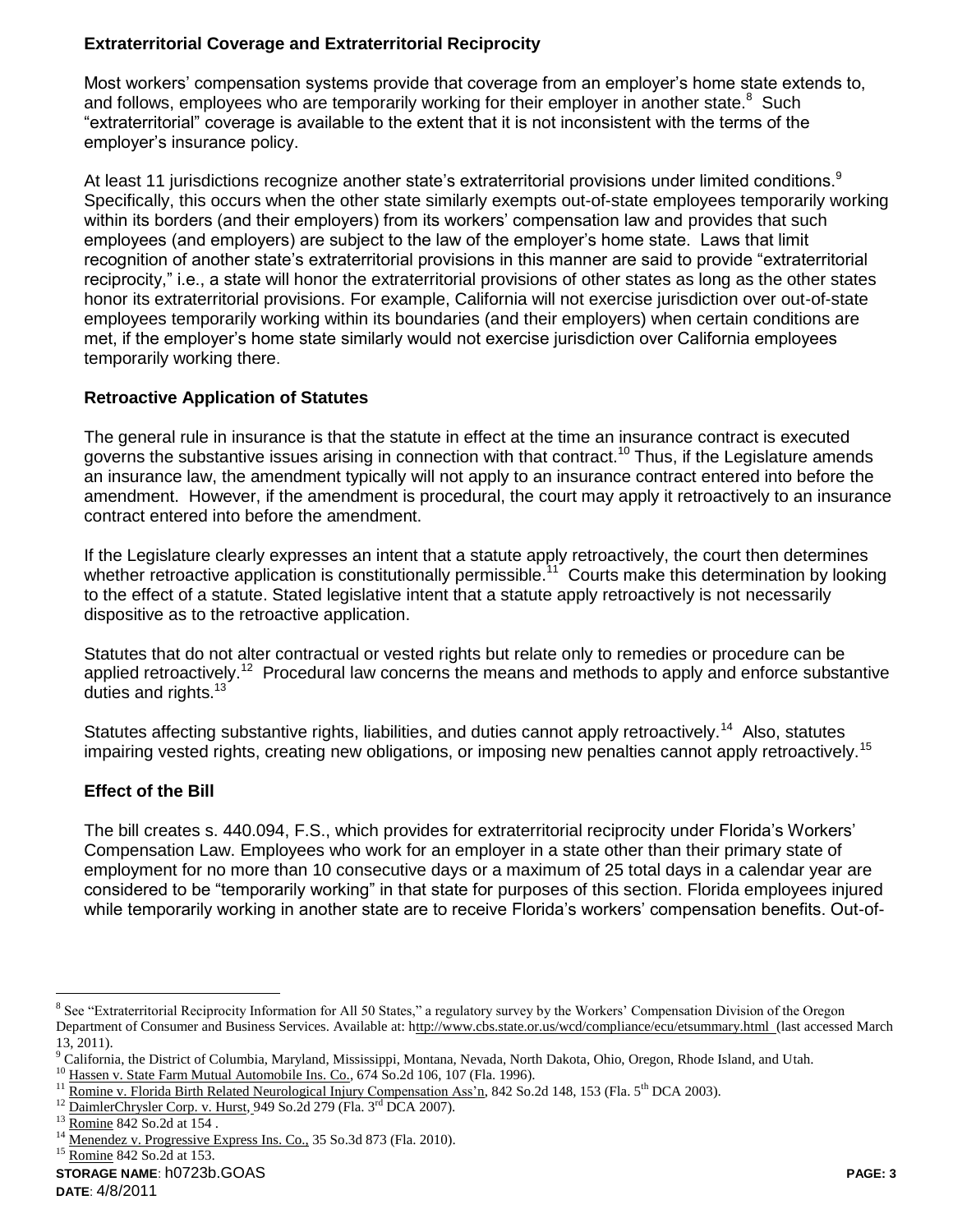state employees injured while temporarily working in Florida (and their employers) are exempted from Florida's Workers' Compensation Law and will receive benefits under the law of their home state, which will be the employee's exclusive remedy, if the following conditions are met:

- 1. The employer has furnished coverage under the workers' compensation law (or similar law) of the employer's home state that covers the employee's employment while in Florida.
- 2. The extraterritorial provisions of Florida's Workers' Compensation Law are recognized in the employer's home state.
- 3. Florida employees and employers are exempted from the workers' compensation law (or similar law) of the employer's home state for injuries that occur while Florida employees are temporarily working in the employer's home state.

Employees who have a claim in Florida and another state for the same injury are entitled to recover the amount of compensation due under chapter 440, F.S. Florida courts are required to take judicial notice of the construction of the laws of another jurisdiction if such construction is necessary in a legal proceeding.

With respect to out-of-state employers, a certificate from a duly authorized officer of the appropriate department of the employer's home state that the employer has provided extraterritorial coverage for its employees while temporarily working in Florida is prima facie evidence that the employer carries workers' compensation insurance.

The bill is effective July 1, 2011, and applies to any claim made on or after this date, regardless of the date of the accident.

B. SECTION DIRECTORY:

**Section 1:** Creates s. 440.094, F.S., establishing extraterritorial reciprocity under Florida's Workers' Compensation Law.

**Section 2: Provides an effective date of July 1, 2011.** 

### **II. FISCAL ANALYSIS & ECONOMIC IMPACT STATEMENT**

- A. FISCAL IMPACT ON STATE GOVERNMENT:
	- 1. Revenues:

None.

2. Expenditures:

None.

### B. FISCAL IMPACT ON LOCAL GOVERNMENTS:

1. Revenues:

None.

2. Expenditures:

None.